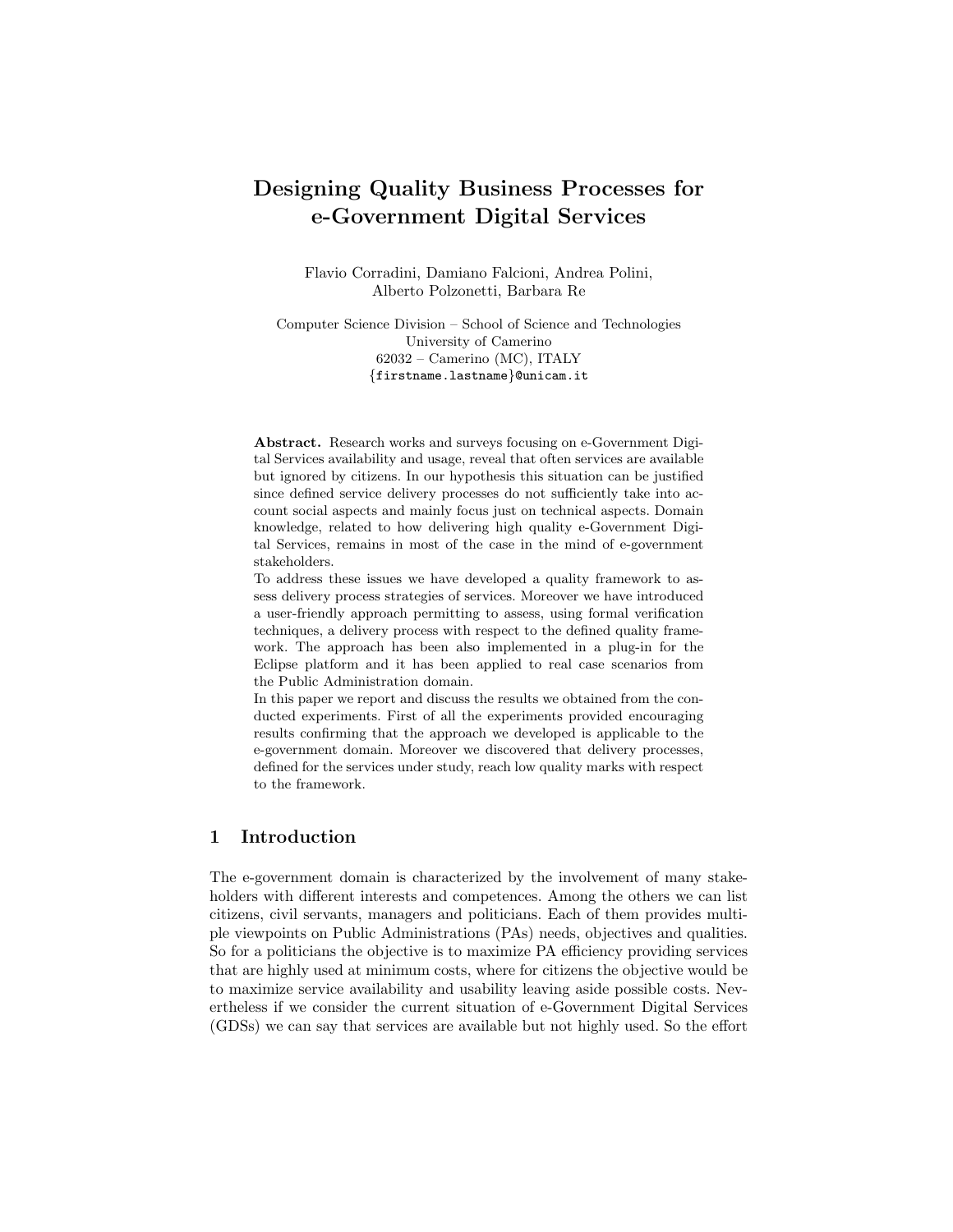of the politicians toward the introduction of ICT technologies in the PA did not get really good results.

Our opinion here is that, in the development of GDSs, the focus has been put too much on technological aspects, where requirements coming from social and antropological domains have been too often ignored. As a result services are available and often they rely on advanced technologies, nevertheless they are not used since citizens do not grasp the advantage of using it, and in particular in less urbanized areas, they feel more confortable in accessing services via traditional channels. Certainly the digital divide contributes to such a situation. Nevertheless our impression, corroborated by an informal investigation among the people working in our department and with high ICT skills, is that other important factors strongly contribute to the underlined scenario.

In our view it is important to concentrate on aspects and requirements that are not only technological. Therefore, structuring the delivery process of a GDS just replicating the process already in place in the PA could pose some issues, not leading to the expected results. For instance it is necessary to consider that interacting with the PA via an eletronic mean does not bring the same level of trustworthiness with respect of an interaction mediated by the civil servant. This aspect should be certainly considered when structuring the delivery process of a GDS.

Therefore in the delivery of a GDS at least two different kinds of knowledge need to be codified. The first concerns the specific service to be provided to the citizens. This is may be less critical since directly relates to the service that is under development. The second knowledge is instead more general and refers to any kind of service developed within the domain and in particular it can relate to social and anthropological aspects. Both aspects are equally important to derive highly used services. In this line we have defined a quality framework [1] which classifies the delivery process of a GDS. The framework intends to codify properties that a general delivery process of a GDS should satisfy. So in order to increase trustworhiness the framework requires that some kind of transparency on the process execution evolution is implemented. This functionality would permit to the citizen requiring the service to obtain feedbacks and to observe how the service he/she requested is progressing. This will obviously result in an increased trust.

Certainly the codification of domain and quality requirements can per se provide a useful tool to Business Process (BP) analysts. Nevertheless it turned out that the requirements constituting the framework could be translated in temporal properties. Therefore we implemented a tool [2] permitting to automatically verify and classify, applying model checking techniques, that a designed GDS delivery process satisfies the properties defined in the quality framework. Correspondingly it ranks the process with respect to the different levels defined in the framework.

In this paper we discuss on the importance of codifying the different kinds of knowledge and at the same time of having tools supporting such an activity. Moreover we report on experiments we conducted applying the framework and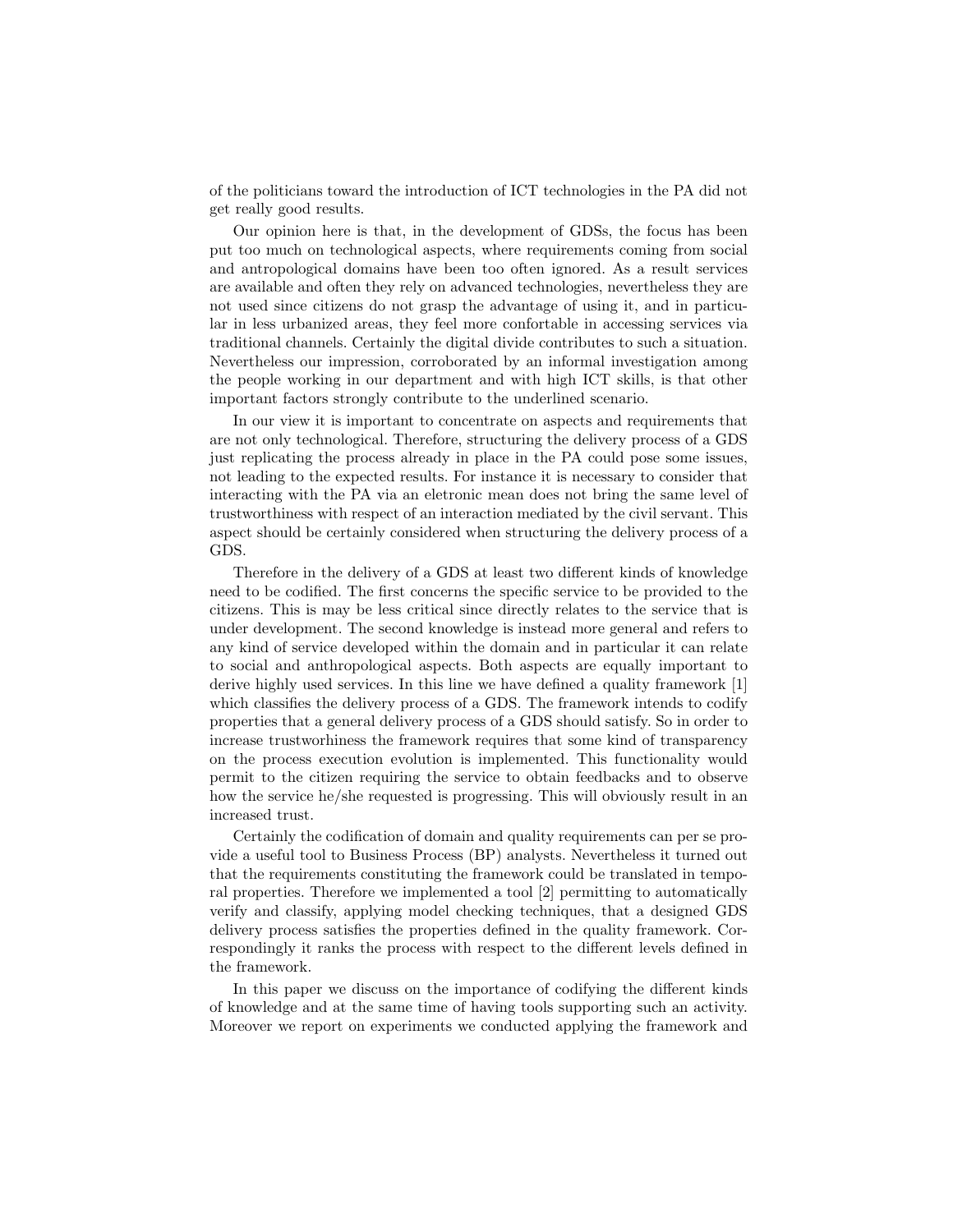using the corresponding tools on real GDS delivery processes implemented by a local administration. In particular in the next section we report on related works, and then in Section 3 we discuss about knowledge codification in the e-Government domain. Section 4 introduces a tool supporting BP analysis and Section 5 shows how the approach and the tool have been applied in practice. Finally Section 6 draws some conclusions and opportunity for future work.

# 2 Related Works

The importance of fully functional e-government characterized by vertical and horizontal integration is clearly discussed in [3]. From our point of view the real benefits which e-government promises can be reached when system integration is implemented. The introduction of BP specification can contribute to such integration. Indeed BP potentialities and capabilities are relatively unexplored in e-government. An interesting survey dealing with issues in the application of BPs to e-government can be found in [4]. As far as we know the most comprehensive discussion on e-government business models is proposed by Janssen and Kuk [5]. In this work the authors address the importance of cross-organizational service delivery and propose a framework for studying e-government business model which involves design and implementation of digital services toward the delivery to citizens. Our contribution considers the role of business model as addressed by Jansen and Kuk and it introduces characteristics that are directly process related considering an automatic and systematic approach toward BP improvement and e-government integration.

For what concern the application of mature formal techniques in applied fields of study such as e-government literature shows a quite wide interest. A first discussion on the topic can be found in [6]. This paper is the result of a tutorial-workshop event on technological foundations of e-governance. Our paper contributes to the outcome of the event exploring and validating how model checking can be applied to evaluate service quality.

Other proposals provide user-friendly techniques hiding the complexity of formal languages and tools. A recent survey on Business Process verification provides an interesting classification of proposed techniques [7]. There are for instance interesting approaches aiming at making model checking accessible to a large audience even for people that are not trained in formal techniques [8] [9] [10] [11] [12] [13]. Hovever in most of the case they lack of a domain-dependent requirements framework for BP evaluation and the verification step just considers typical properties such as deadlock, and liveness. Moreover, in most of the case proposed approaches need stand alone tools (for BP modelling, mapping and verification). Such tools can be used only by people with wide technical background. Our contribution provides an integrated development environment for GDS design so that such issues can be solved.

To the best of our knowledge our approach is the first attempt, within the e-government domain, that tries to provide an easy to use environment both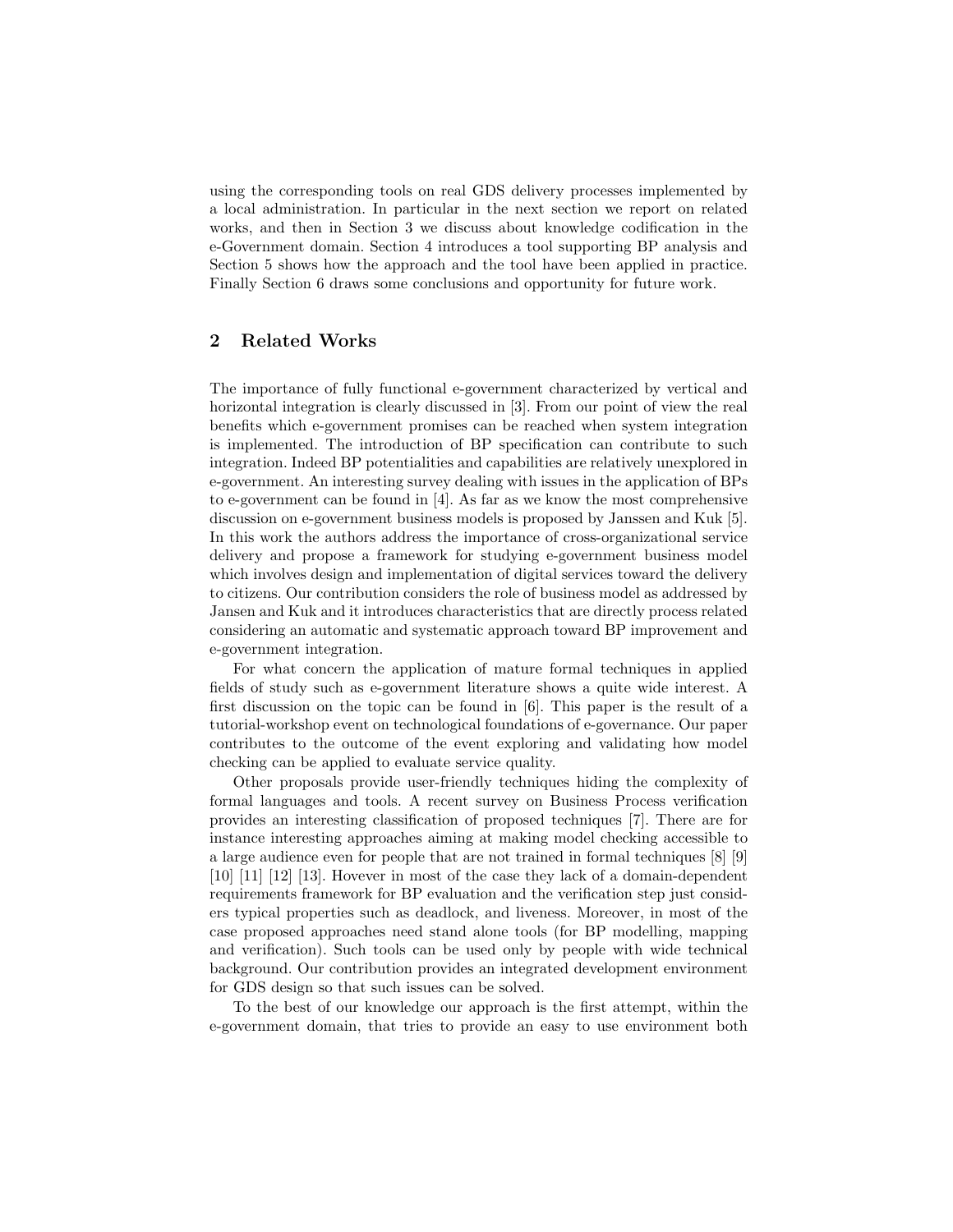for BP design and BP evaluation with respect to a precisely defined quality framework.

### 3 Domain Knowledge Codification and Verification

Providing successful GDS is a quite complex task. Requirements come from many different sources and the implementation often foresee the interactions of many different PAs. Technically GDS are modeled and implemented using notations and tools based on the Business Process concept. "A Business Process is a collection of related and structured activities undertaken by one or more organizations in order to pursue some particular goal . Within an organization a BP results in the provisioning of services or in the production of goods for internal or external stakeholders. Moreover BPs are often interrelated since the execution of a BP often results in the activation of related BPs within the same or other organizations" [14]. In addition to the BP concept Business Process Management (BPM) supports BP experts providing methods, techniques, and software to model, implement, execute and optimize BPs which involve humans, software applications, documents and other sources of information [15].

Unfortunately too often BP analysts in the e-governement domain mainly focus on requirements concerning the specific service under development and forget to consider general requirements coming from the e-government application domain. Moreover, modeling BPs is in general a time-consuming and error-prone activity. Therefore, techniques which help organizations to implement high-quality BPs, and to increase process modeling efficiency have become an highly attractive topic both for industries and for the academy. As illustrated in the following our approach contributes to this topic providing a method, and supporting tools, to codify domain knowledge and to use such knowledge in the verification of a defined BP.

### 3.1 Domain and Quality Requirements

Domain requirements intend to highlight aspects of a particular application domain that are tipically not know to BP and technical experts, and that are instead quite obvious for domain experts. Missing to report domain requirements generally results in a project failure or in low quality systems. The discovery of domain requirements is particularly critical in the e-government domain where the software to implement is directed to citizens with ample differences in the capability of operating with Information and Communication Technologies (ICT), and in the distrust they have with respect to such technologies. In developing services for the PA becomes then mandatory to consider and codify requirements aiming at removing such possible hurdles in service acceptance. Nevertheless such knowledge is not in the mind of BP or technical experts. Instead it can be provided by people with expertise in social and anthropological fields, that then have to be involved in the requirements discovery phase, and helped in expressing the requirements they think the software system should satisfy.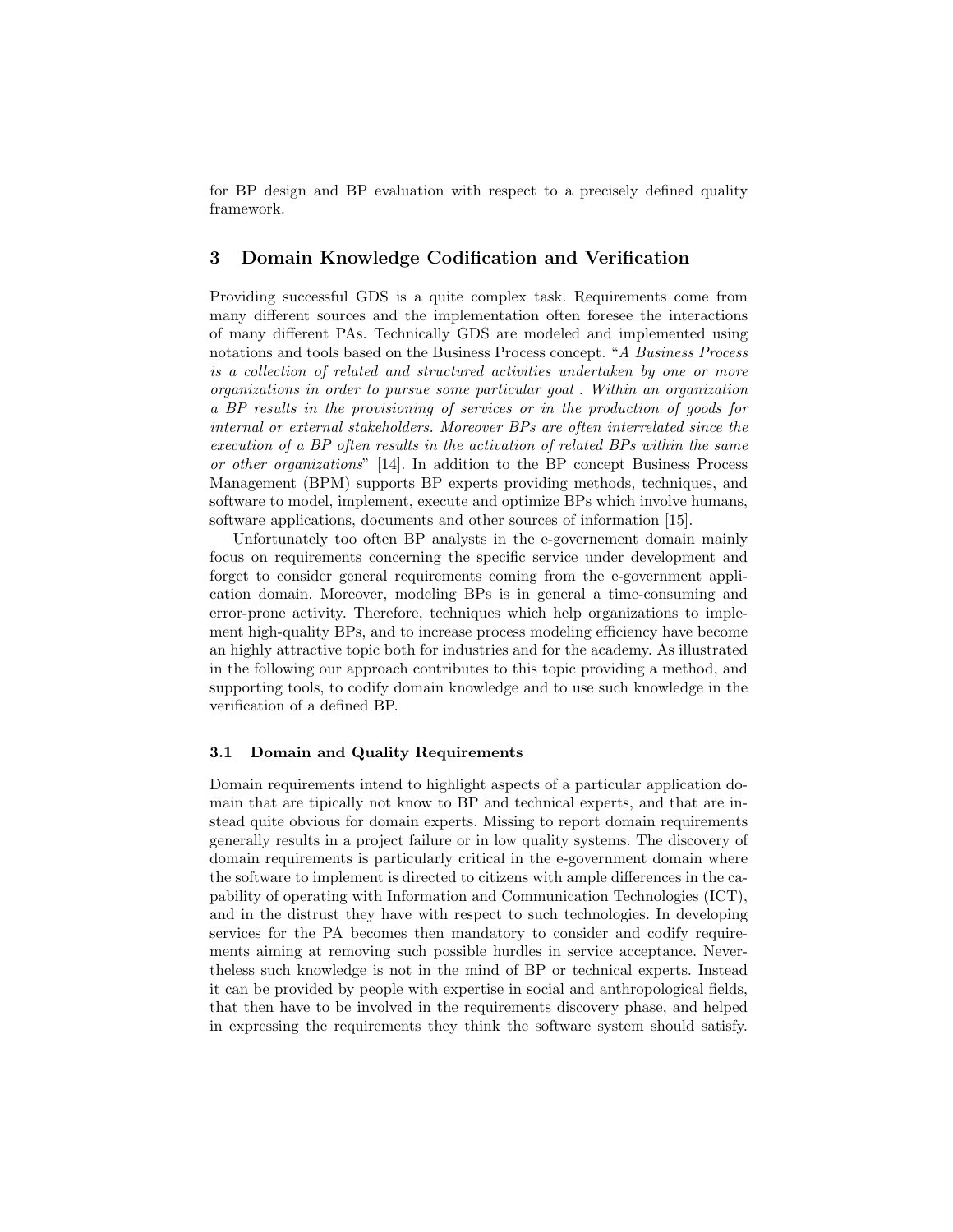The framework we have defined have been developed taking into account these aspects. For further detail on its definition we refer to [1].

The defined framework considers the following dimensions:

- 1. Coordination is a four level requirement concerning the capability of two or more Public Administrations to work together to accomplish common goals, through the delivery of a service to a citizen and using ICT technologies.
- 2. Control is a four level requirement concerning the activation policies suitable to drive the GDS delivery from its start to the final fulfillment.
- 3. Sharing is a two level requirement that refers to the way in which the PA handles and shares citizen data with other administrations in order to participate in the delivery of a specific GDS.
- 4. Transparency is a three level requirement able to drive the ability of the administration to make citizens aware of the delivery process, improving citizens' perceived trust.
- 5. Inclusion is a three level requirement that considers the ability of the administration to provide service to the citizens considering the diversity.

The framework we defined can be considered just a possible example and certainly other set of general domain requirements for GDS can be identified.

### 3.2 e-Government Digital Service Specification

The knowledge related to the delivery, as for other aspects, of a specific e-Government Digital Service should codified via a participative approach where every stakeholder contributes with his/her viewpoint. In fact in the general case a GDS can involve many different PAs that will assume different roles within the resulting BP. Furthermore there are many stakeholders, such as politicians, that are interested in the GDS development even though they do not directly participate to its execution. Collecting all the requirements can be a quite difficult task and the requirements directly related to the specific GDS under development have to be complemented with those related to the domain as we discussed above.

Given the inherent complexity of GDS related BPs, it becomes particularly important to provide and set up mechanisms and tools permitting to support the various BP design activities. Particularly interesting is the possiility of applying automatic verification approaches to assess if high level requirements are satisfied by the BP specfication.

As it will be illustrated in the next section for the case of GDS delivery processes, we provide a tool encompassing different BPM activities. In particular the domain quality framework described above has been codified as assertions and it is possible to automatically check their validity on BPs under development.

# 4 Quality of GDS Delivery Processes

Starting from domain knowledge, the introduction of an approach and a supporting tool permitting to formally and automatically assess the quality of a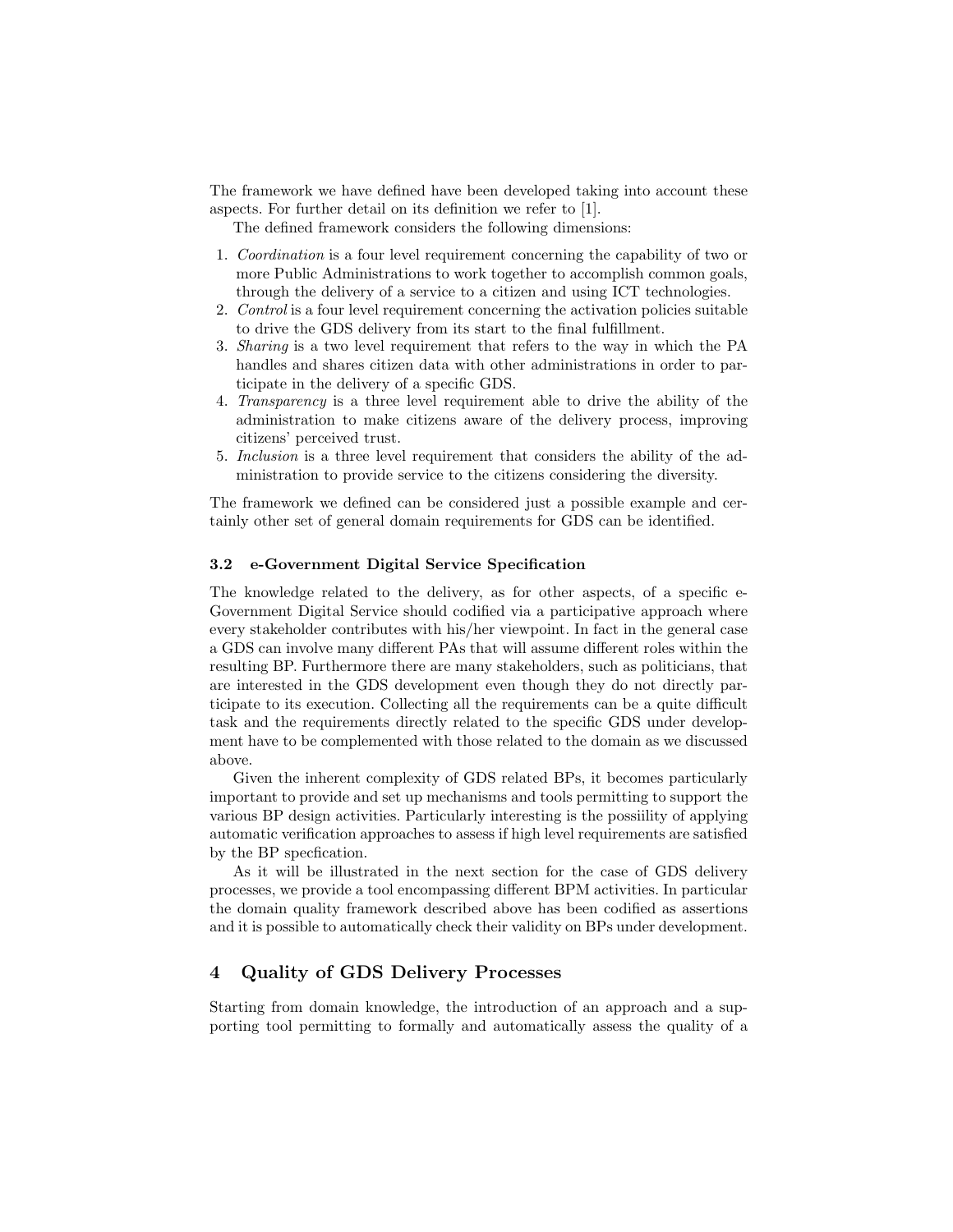designed BP, with respect to the defined quality requirements, is an interesting challenge to be addressed. In this section we outline the main elements of the defined user-friendly approach permitting to assess, using formal verification techniques, a GDS delivery process with respect to the defined quality framework.

#### 4.1 Technical Background

Different classes of languages to express BPs have been investigated and defined. Among the others Business Process Modeling Notation (BPMN) [16] is certainly the most used language in practical context also given its intuitive graphical notation. Nevertheless BPMN does not have a precisely defined semantic. For this reason, and in order to permit formal verification we defined a mapping of BPMN constructs to CSP processes [17].

CSP is an event based notation primarily aimed at describing the sequencing of activities within a process and the synchronization (or communication) between different processes. Events represent a form of co-operative synchronization between CSP processes and the environment. Both the processes and the environment may influence the behavior of the other by enabling or refusing certain events or sequences of events.

Formal verification is the act of proving or disproving the correctness of a system with respect to given properties. Many different approaches are available, nevertheless our interest is mainly in model checking techniques [18], which consist in a systematic, and when possible exhaustive, exploration of an operational model to verify if it satisfies a set of given properties. Many model checking tools have been proposed and developed in the literature. In our work we integrate the PAT model checking [19] due to its flexibility and since it uses the CSP formalism as input language.

#### 4.2 BP4PA From An Approach to a Tool Chain

The use of formal mechanisms to verify properties of complex BPs has been already advocated by other authors (see for instance [11]). Our work aims at providing to BP and domain experts the power of formal verification techniques still allowing the use of graphical notation with which they are already acquainted. The approach, which is sketched in Figure 1, relies on the following three main steps: (i) Business Process specification and quality requirements selection via a user-friendly notation as already introduced in the Section 3; (ii) Mapping of a process specification and of a set of quality requirements to CSP processes and to a set of goals, respectively; (iii) Formal verification of defined processes with respect to specified set of requirements (goals).

In case the verification phase ends highlighting some problems, i.e. at least one of the property defined by domain experts results to be violated, the process should be restarted.

For what concerns the precise semantic a GDS specification we have defined a mapping of BPMN elements to CSP processes. Our mapping covers all the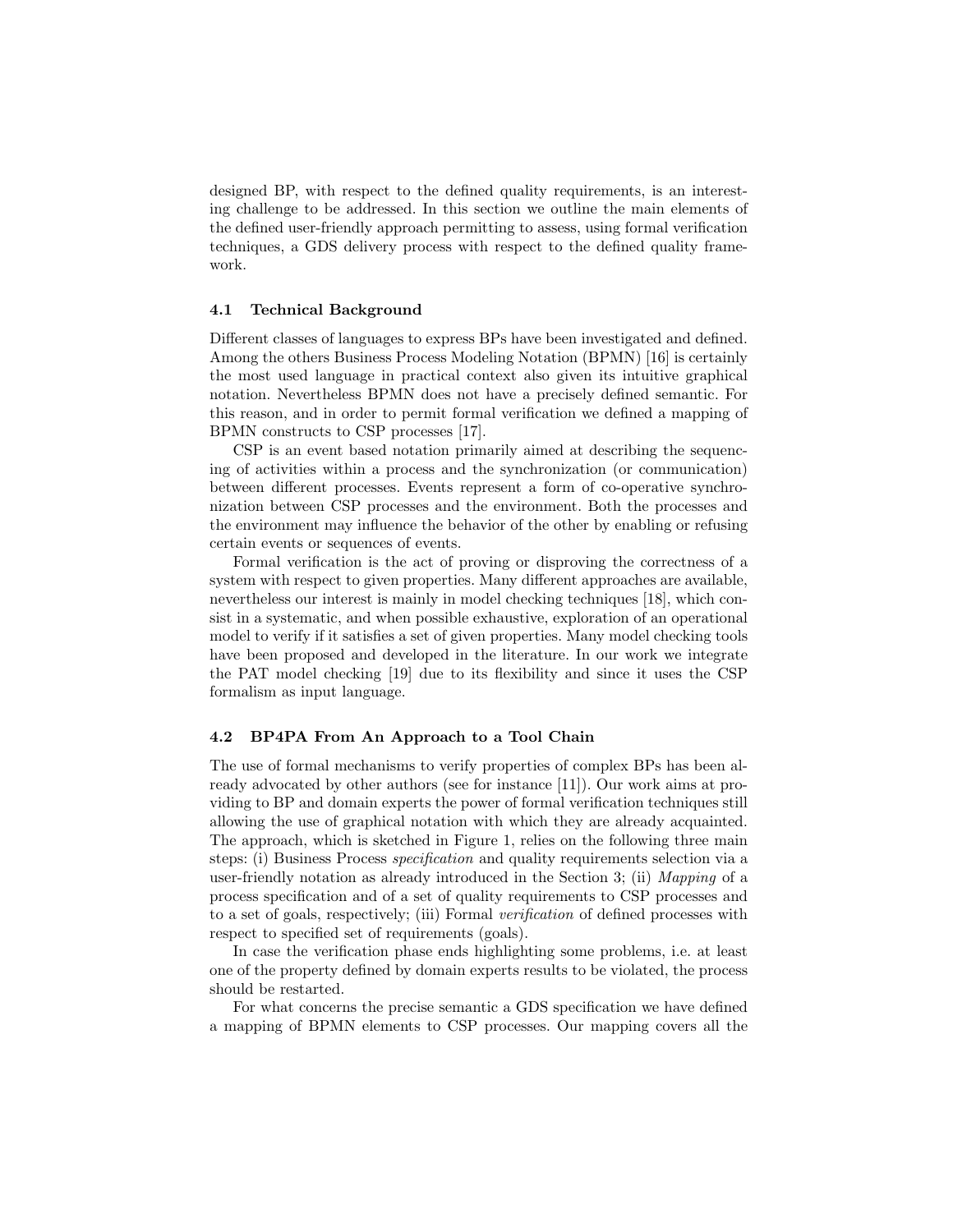

Qualitative Service Specifications and Best Practices

Fig. 1. BP4PA - The Proposed Approach

core BPMN elements and almost all the elements introduced by the OMG notation. Few constructs dealing with transactions, such as compensation events and cancel events, or time have been kept outside. Main reason for this choice is that they are seldom used in practice [20] at least in the e-Government domain. The mapping has been defined according to the following general principles:

- Each BPMN graphical object included within a pool is formally represented by a CSP process or a parallel execution of generated CSP processes - we name such process Element CSP.
- Each pool is mapped to a parallel composition of *Element CSP* processes with barrier synchronization. In this case no message exchange will be observable - we name such process Private CSP.
- The whole process results from the parallel execution of the Private CSP processes including their interactions implemented via messages exchange we name such processes Abstract CSP.

Due to lack of space we do not detail each mapping rule and we refer to [21] for a wider discussion.

Moreover we defined additional constraints on the definition of the BP both to make the verification step easier, and to make BP specifications clearer. So for instance loops can be introduced only using the specific BPMN constructs. Implicit loops are not admitted. Somehow this constraints ban sort of goto statements from the specification. Moreover another constraint requires that tasks receive or send messages but they cannot do both things. BPs modeled according to the defined constraints can be mapped into CSP models to be successively processed by the model checker.

In addition to the BPMN constructs also the quality framework described in Section 3 has been mapped to a formal notation. All the qualities, in the framework we have defined, turned to be expressible as temporal properties. The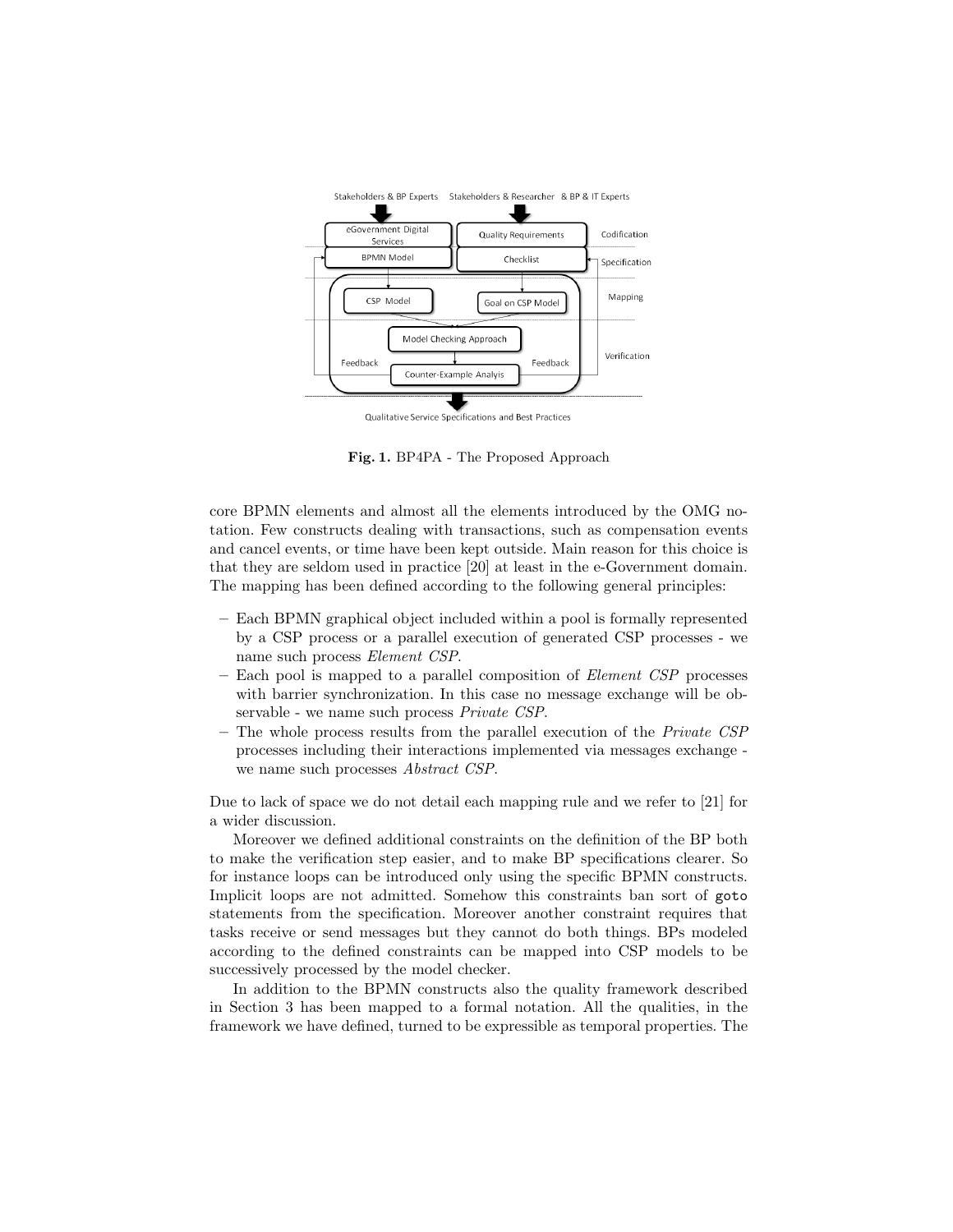verification phase is based on model checking techniques. Reachability analysis is applied in order to assess whether the goals that are generated from the properties specification are fulfilled or not.

The formal verification approach is supported by a plug-in (Business Processes for Public Administrations - BP4PA) available for the Eclipse Framework that can be freely downloaded at the BP4PA web page. The plug-in permits to have a fully integrated and user friendly environment which supports domain experts both in the BP specification phase, and in the verification phase. In particular our plug-in is integrated in an Eclipse extension such as the BPMN modeler, and it uses the functionalities of the PAT model checker [19]. The CSP model is derived taking advantage of the Eclipse Modeling Framework (EMF) which is a powerful mechanism available within the Eclipse platform to define meta-models. EMF, together with other frameworks enabling the graphical rendering of the BPMN constructs, is at the base of BPMN modeler. Therefore through EMF, and its API, it is possible to interact with the defined BPMN model to retrieve the list of elements which have been included within a BPMN specification. In this way it is possible to implement a simple parser that for each BPMN element generates the corresponding CSP code, using in our case the syntax of the PAT model checker, and according to the mapping rules. Similarly the code generation includes the specification of variables enabling the checking of relevant quality requirements. After that the transformation of the BPMN specification to the corresponding CSP model has been carried on the verification step can take place. To make also this step easier we integrated the PAT model checker within the Eclipse framework. As a result the whole tool-chain is integrated in a unique integrated development environment. The techniques we used to implement the framework make easy its extension with new properties.

# 5 BP4PA in Place

Thanks to a close cooperation between our research group and a local Public Administration we applied our approach as well as the tool in practice.

### 5.1 General Considerations

As for any approach using model checking techniques it is important to check if the state explosion phenomenon could hinder its applicability to real case study. In our case we experimented with ten real processes and all of them have generated relatively small state sets. In particular the experiments we have conducted using a desktop PC equipped with a Core 2 Duo 2,20GHz and 4GB RAM, have highlighted that defined BP can be checked with respect to the properties included in the framework in less than 60 minutes, for the most complex BP scenarios. Moreover the most complex BP generated a state space of around three millions states. This data seems to support the idea that in the current status (i.e. complexity of BP processes in the e-government domain, mapping we have defined and quality properties to be checked) the approach is applicable in real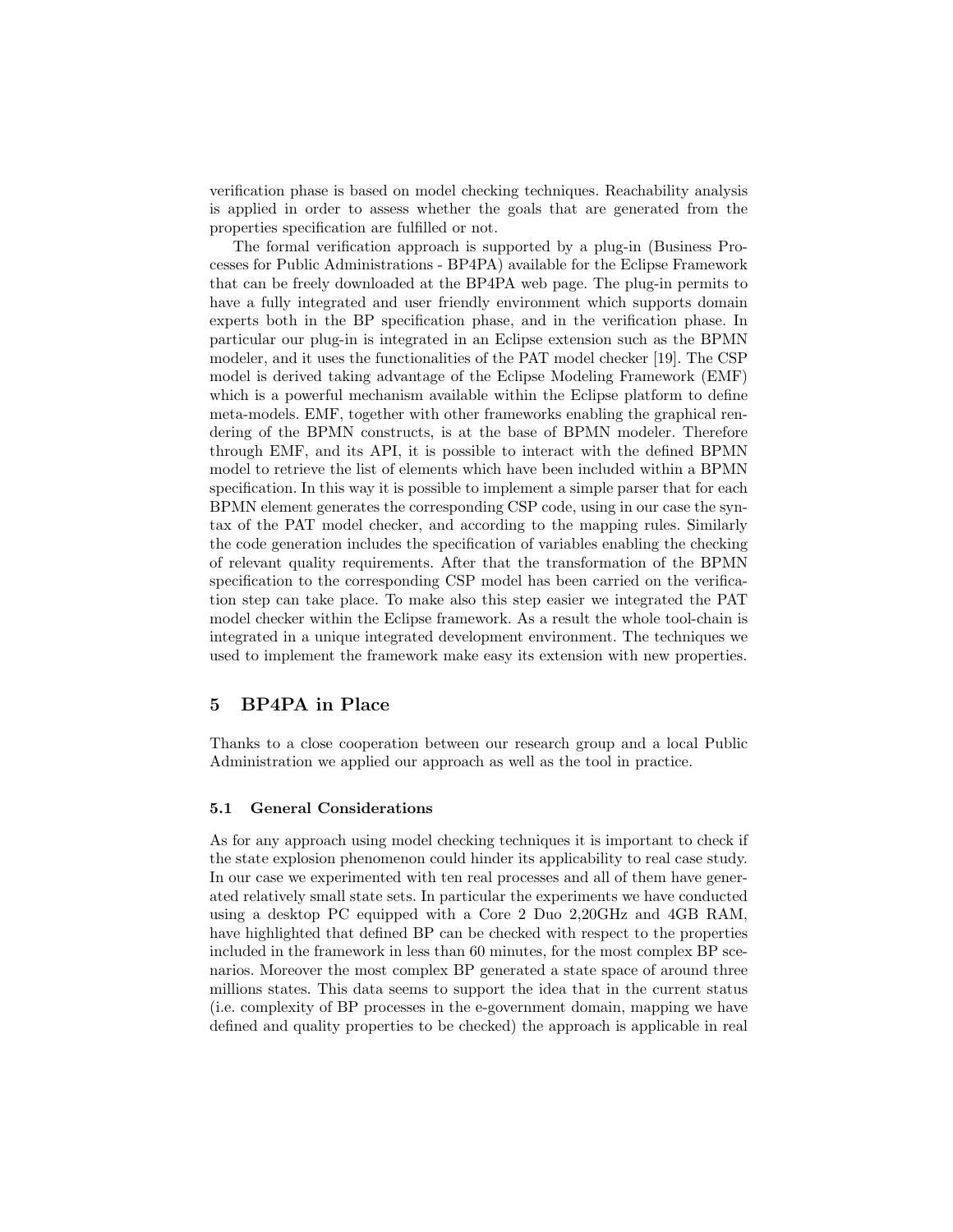scenarios and can be a useful support for the BP designer. In Table 1 we report a part of the conducted experimental results. It refers to EU based service in line with Italian law and our local scenario.

| Service Name                        | Num. of       | <b>BPMN</b> |        |          |                            |         | Coord. Control Sharing Transp. Inclusiv. |
|-------------------------------------|---------------|-------------|--------|----------|----------------------------|---------|------------------------------------------|
|                                     | <b>States</b> | elem.       | (sec)  | $(\sec)$ | sec)                       | sec)    | $(\sec)$                                 |
| Car registration                    | 3.065.595     | 66          |        |          | 1629, 18 3254, 22 3280, 48 | 1631,28 | 4896,25                                  |
| Passport Request                    | 735.785       | 68          | 594.28 | 596,08   | 2368,12                    | 590,17  | 1777,94                                  |
| Enrollment in education             | 44.963        | 45          | 33,88  | 100,85   | 67,75                      | 33,50   | 100,59                                   |
| Declaration to police               | 32.333        | 43          | 14,14  | 19,60    | 27,60                      | 13.70   | 41,17                                    |
| Social Contribution                 | 19.398        | 42          | 18,59  | 19,51    | 38,35                      | 10,37   | 28,68                                    |
| Social security benefits            | 14.295        | 43          | 10,12  | 9.89     | 9.93                       | 4,90    | 14,69                                    |
| Job search                          | 4.044         | 31          | 3.36   | 4.68     | 3.03                       | 1,50    | 4,52                                     |
| Health-related services             | 2.451         | 36          | 1,98   | 1,84     | 1.78                       | 0.88    | 2,62                                     |
| Public libraries                    | 333           | 18          | 0.28   | 0.12     | 0.07                       | 0.06    | 0.17                                     |
| Customs declaration                 | 204           | 20          | 0.20   | 0.11     | 0.10                       | 0.05    | 0.14                                     |
| Thh & 1<br>$Fvnormalon 1on 1on 1on$ |               |             |        |          |                            |         |                                          |

Table 1. Experimental Results

The study has also highlighted that all the defined BPs reach low quality levels for all the quality dimensions in the framework. Given that the studied services are seldom used by citizens the defined framework does not contradict itself. Considering transparency, that may be is the most intuitive dimension in the framework, the tool reported that no information were provided, through a message flowing from the PA to the citizen, between the start and the end of the process.

Starting from the evalutation of the processes reported by BP4PA we started to revise the various BPs in order to derive BPs getting higher marks.

### 5.2 Moving Service

The approach has been used to improve the delivery process associated to the moving service. This is part of the wide area of cooperation among civil registration services. The service permits to an Italian citizen, which has to move to a different municipality, to be registered, to get updated certificates and any other service regardless of its new geographical location. In particular the service under analysis supports in the most comfortable way the registration of a new address, delivering at the same time the request for updating relavant information reported in the driving license. Moreover such service supports the alignment of the information in all the Public Administration offices dedicated to trace moving of citizens.

As many other GDSs, the moving service foresees the interactions of many stakeholders. In particular: (i) The municipality where citizens has to be registered. This can be further decomposed in registry office, local police office and tax office (ii) The Home Affairs Minister deputed to collect and to maintain up to date the information related to citizens using the INA/SAIA infrastructure (iii) Tax Office is the national organization in charge of controlling the status of the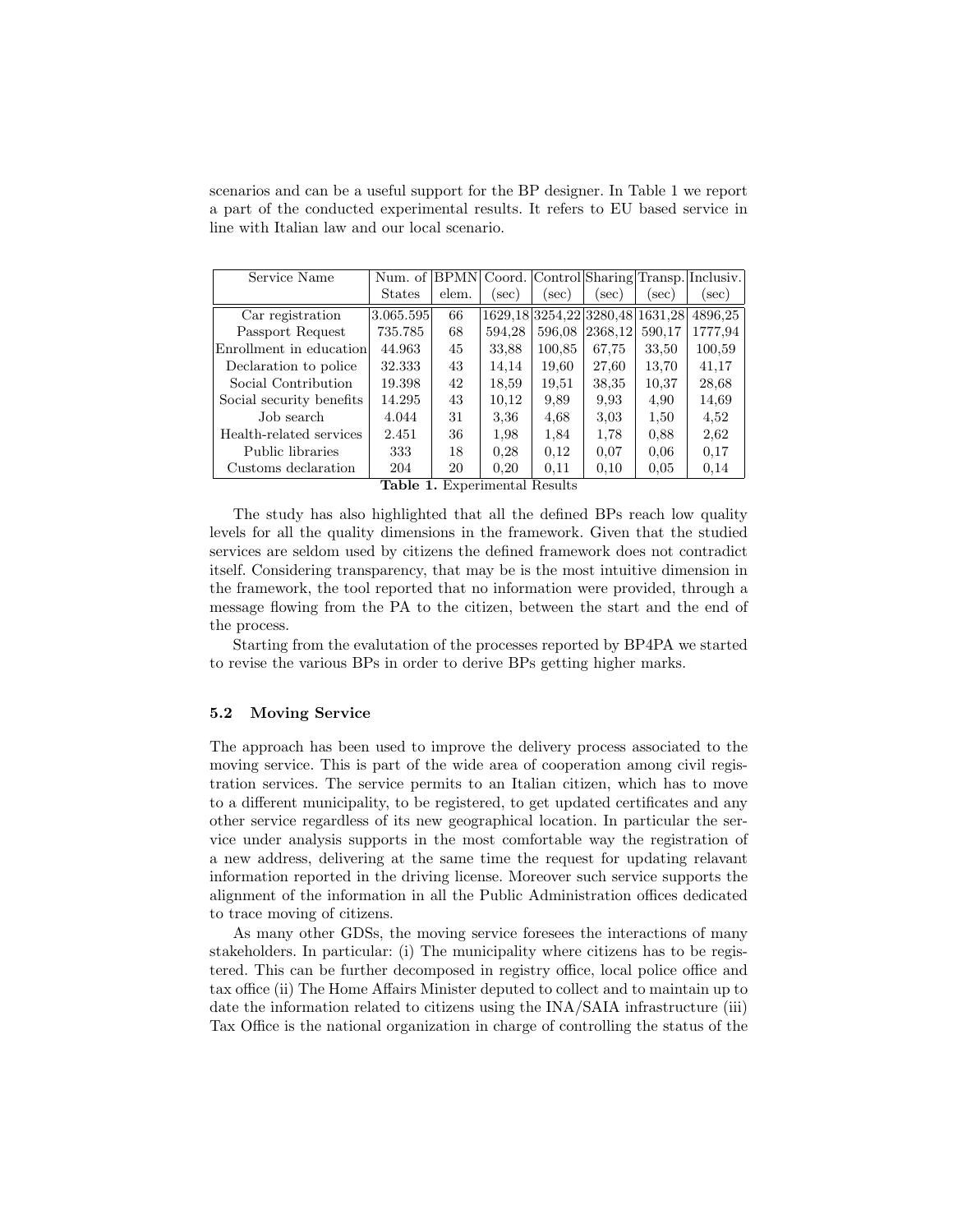Italian citizens with respect to tax obbligations (iv) CISIS (Italian inter-regional center for information, statistical and geographical systems) is the association of regional authorities which, among a list of several activities, has to collect all the information requested for statistical purposes (v) INPS is responsible of the pension system. It is deputed to collect and maintain up to date the information related to the social citizens status (vi) Transport Office is the national association devoted to control the traffic for what concerns driving licenses and policies.

The GDS is implemented roughly applying a six-steps process: (i) The citizen asks for activating and accessing the moving service. It is worth mentioning that the access can be provided at the municipality office or via Web when suitable authorizations and authentications mechanisms are set; (ii) The registration municipality collects the information from the citizen; (iii) The registration municipality sends such data to the Home Affair Minister via the SAIA infrastructure; (iv) The Home Affairs Minister is deputed to collect and to maintain up-to-date the information related to citizens; (v) The Home Affair Minister communicates the updating data to de-registration municipality the Tax and Transport Office, and INPS so that citizens data are updated; (vi) The Home Affair Minister communicates the data, relevant for statistical purpose, to the CISIS.

After the first codification the BP4PA tool has been applied, and it returned low marks with respects to the different dimensions of the quality framework. Based on the resulting feedbacks the moving service has been improved and the resulting BP is shown in Figure 2 (for space reason we report only an excerpt of the BP to give an idea of its complexity). Improvements are based on the interpretation of the framework properties as implementation patterns to follow in order to get higher evaluation marks. Nevertheless we have to consider that in general higher level of the quality framework subsume higher investments from the PA. In general terms the starting BP reached bad quality levels in all the dimensions but the sharing one. The improvement intervention aimed at introducing, feedback messages directed to the citizens, messages between the involved administrations to improve their ability to cooperate via electronic means, the possibility of activating the service as result of the access to related services such as request to services related to marriage life events, and finally the provisioning of the service through different channels, profile and languages in order to improve inclusiveness.

### 6 Conclusions and Future Work

Exploiting domain knowledge in this paper we have introduced a user-friendly approach implemented in a plug-in for the Eclipse platform. It permits to assess, using formal verification techniques, a delivery process with respect to a defined quality framework. A discussion on the results we obtained from the conducted experiments is also reported. The general outcome is that (i) formal verification is mature enough to be introduced and applied in the field of study; (ii) delivery processes, defined for the services under study, reach low quality marks with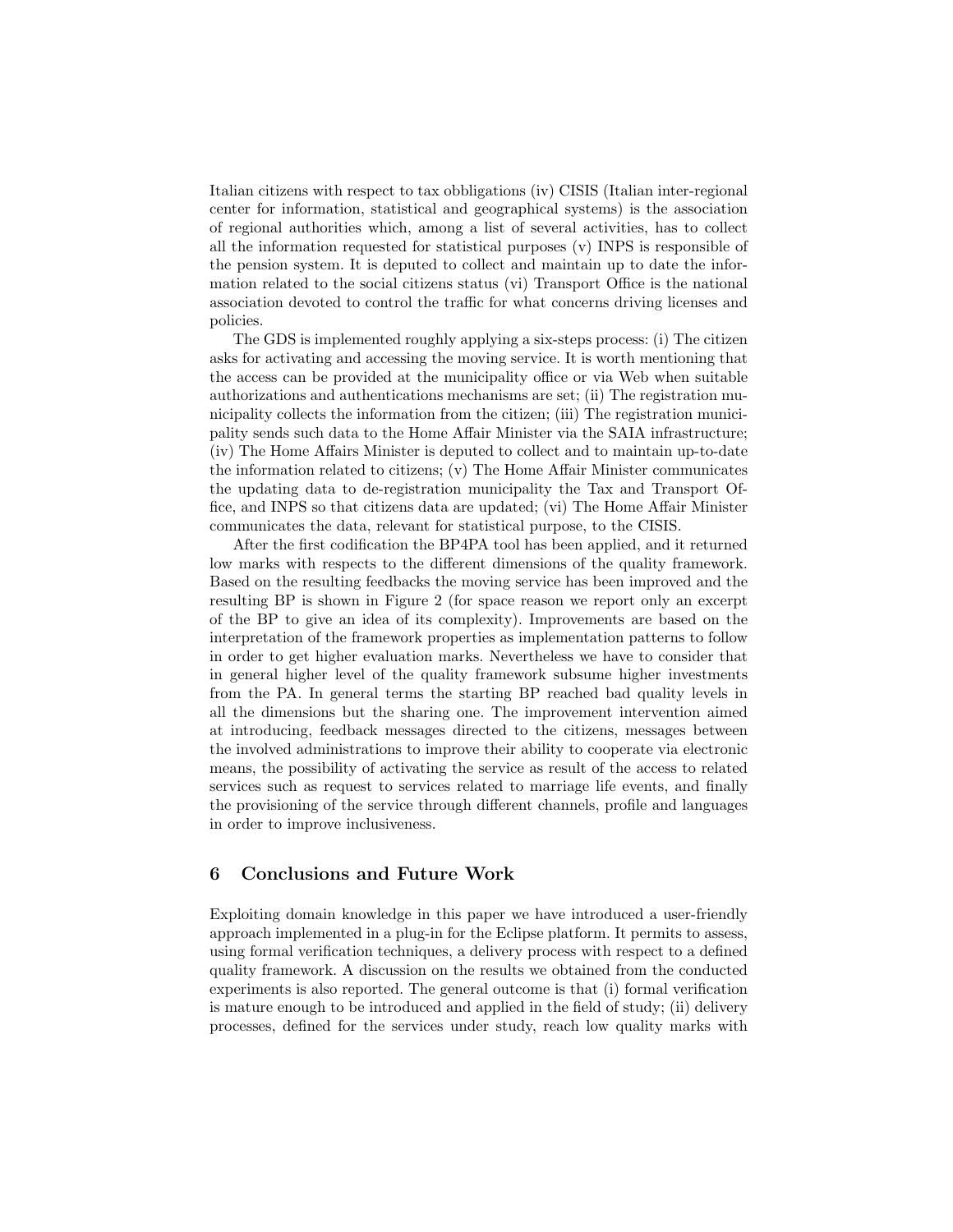

Fig. 2. BP excerpt for the Moving Service - improved version

respect to the defined framework; and (iii) proposed approach can be a useful mean to improve the quality of BP related to GDS delivery.

For the future we intend to continue the evaluation applying the framework to other scenarios. Moreover the extension of the framework is one of the research line in which we have started to work trying to identify additional interesting requirements related to the delivery of GDSs. We also intend to extend the study to BPs related to other GDS aspects and PA activities. In particular we started to investigate how to automatically assess if a BP can be put in place given constraints related to the resources available within a public office.

# Acknowledgements

The authors would like to thank Regione Marche local public administration for the cooperation and for partially funding this research. A particular thanks to the offices of "P.F. Sistemi Informativi e Telematici".

# References

1. Corradini, F., Hinkelmann, K., Polini, A., Polzonetti, A., Re, B.: C2ST: a quality framework to evaluate e-government service delivery. In: 8th International Conference EGOV 2009, Proceedings of ongoing research, project contributions and workshops, Linz (Austria) (2009) 74 – 84